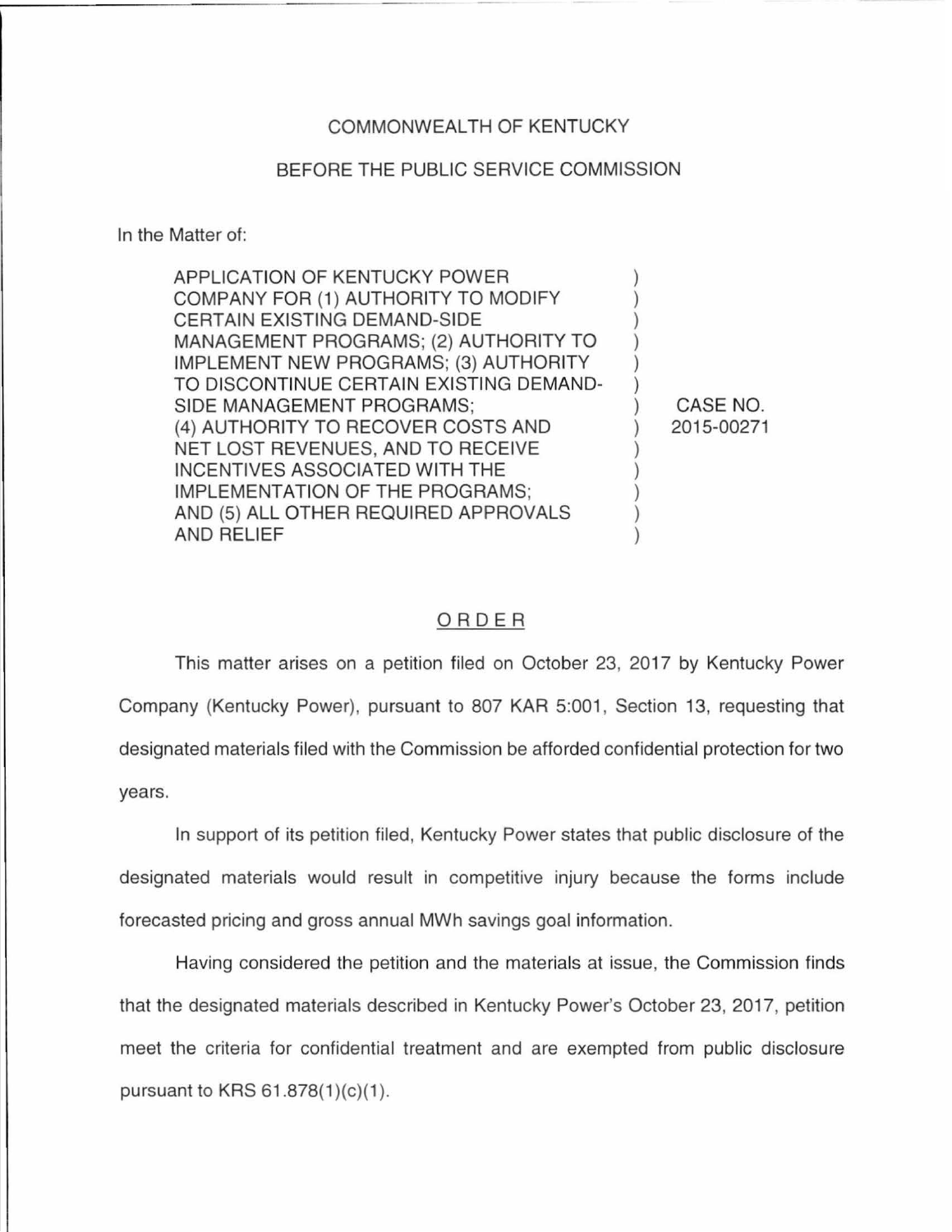IT IS THEREFORE ORDERED that:

1. Kentucky Power's October 23, 2017 petition for confidential protection is granted.

2. The designated materials shall not be placed in the public record or made available for public inspection for two years, or until further Orders of this Commission.

3. Use of the designated materials in any Commission proceeding shall be in compliance with 807 KAR 5:001, Section 13(9).

4. Kentucky Power shall inform the Commission if the designated materials become publicly available or no longer qualify for confidential treatment.

5. If a non-party to this proceeding requests to inspect the designated materials granted confidential treatment by this Order and the period during which the materials have been granted confidential treatment has not expired, Kentucky Power shall have 30 days from receipt of written notice of the request to demonstrate that the materials still fall within the exclusions from disclosure requirements established in KRS 61.878. If Kentucky Power is unable to make such demonstration, the requested materials shall be made available for inspection. Otherwise, the Commission shall deny the request for inspection.

6. The Commission shall not make the designated materials available for inspection for 30 days following an Order finding that the materials no longer qualify for confidential treatment in order to allow Kentucky Power to seek a remedy afforded by law.

-2- Case No. 2015-00271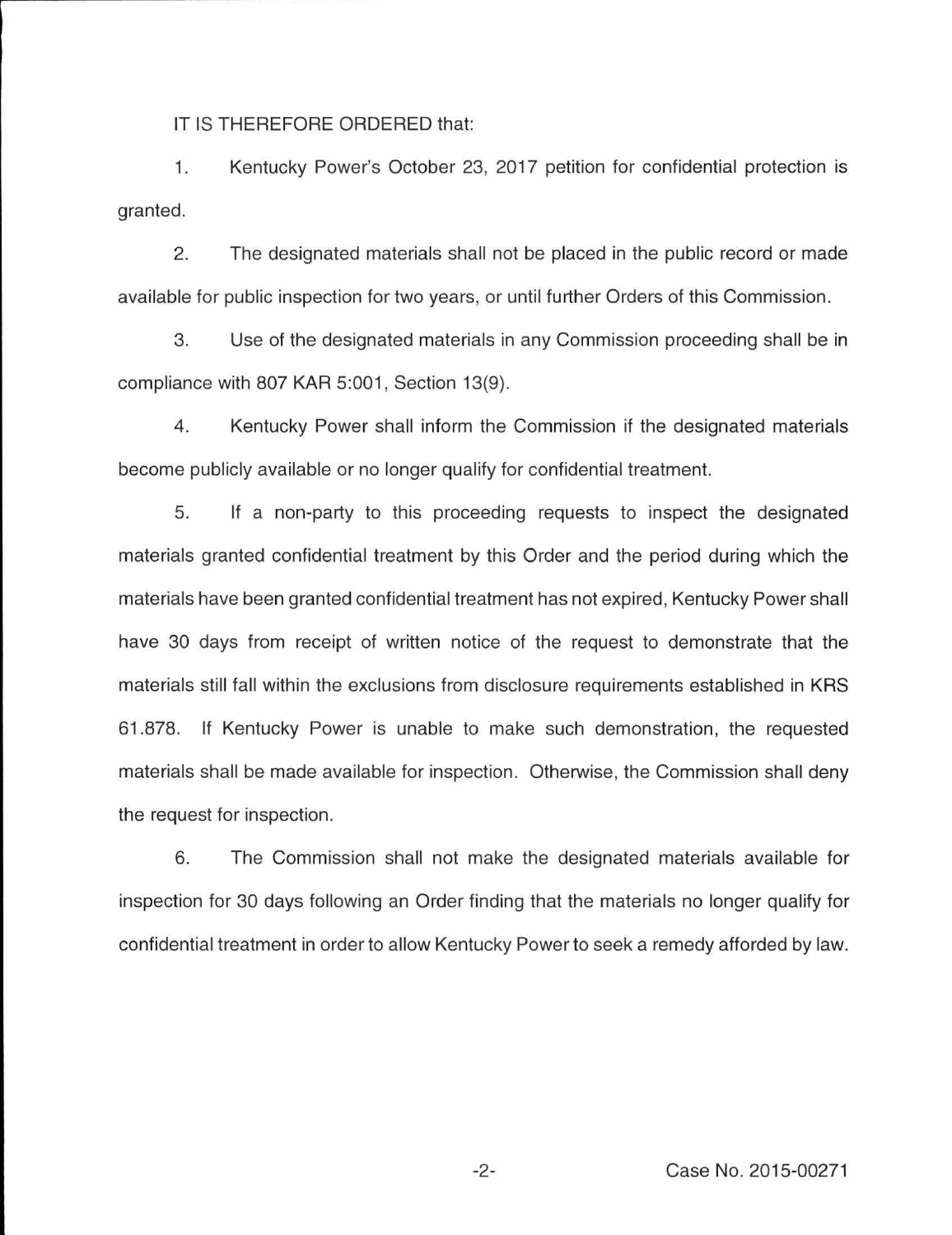By the Commission

ENTERED JUN 1 2 2019

KENTUCKY PUBLIC SERVICE COMMISSION

ATTEST; Cole Executive Director

Case No. 2015-00271